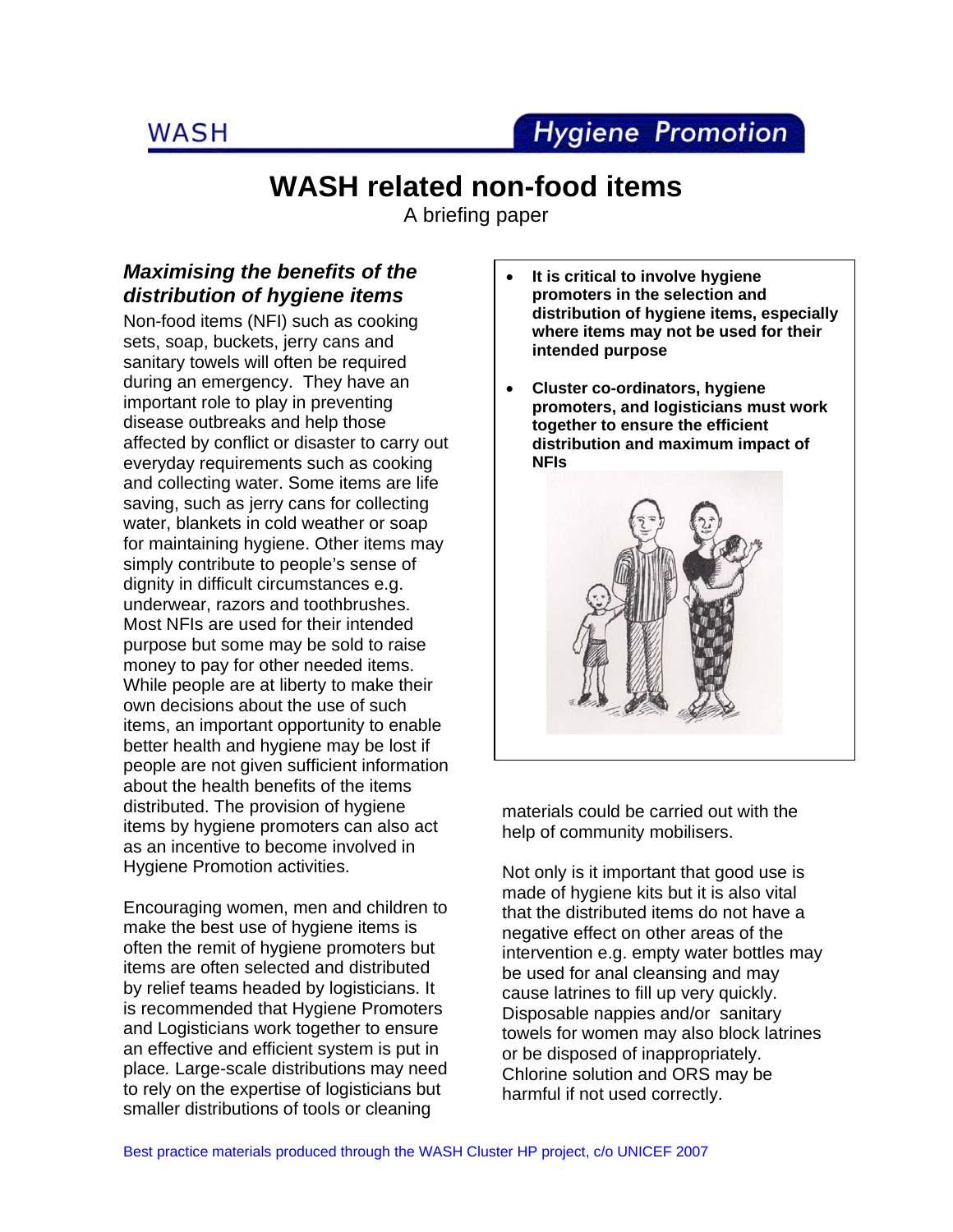The packaging used for hygiene kits can in itself present an additional problem of disposal when items are distributed in large quantities. It may be possible to recycle some packaging materials if people have no need for it.

# **Hygiene Promotion**

Improved co-ordination between WASH Hygiene Promotion teams and those who might be distributing non-food items could maximise the health benefits of the distribution and ensure that money and resources are used in the most cost effective way possible.

**An evaluation of the hygiene kit distribution in Pakistan following the earthquake in 2006 identified several problems. Underwear for women was distributed only in small and medium sizes and often was not used. Women were also not familiar with disposable sanitary towels and both underwear and sanitary towels should have been packaged separately in the family hygiene kits. Men in the area tended to have beards and razor blades were unnecessary. Some people felt that razor blades were imposed by western people to try to change their culture and religion. Greater community consultation in the selection of hygiene items was recommended. IFRC 2006** 

## *Selection of hygiene items*

Discussions with affected men and women should form the basis of the selection of hygiene items and while it may not be possible to consult extensively in an acute emergency, there is always some space for dialogue with the affected population. As Sphere suggests:

*'existing cultural practices and familiar products should be assessed in specifying the items supplied. Care should be taken to avoid specifying products that would not be used – due to lack of familiarity – or that could be misused (e.g. being mistaken for foodstuffs).'* 

In areas where there are cyclical emergencies, it is easier to have such discussions as part of the emergency preparedness measures.

**Many women in Aceh lost all their belongings during the tsunami. They told hygiene promoters that they had received clothes as part of the relief distributions but they lacked underwear. Arrangements were made for local traders to purchase underwear in a variety of sizes and colours and this was delivered at a prearranged time to a secluded area of the camp where the women were able to select what they needed in privacy. A similar arrangement was made for the men at a later date. Oxfam 2005** 

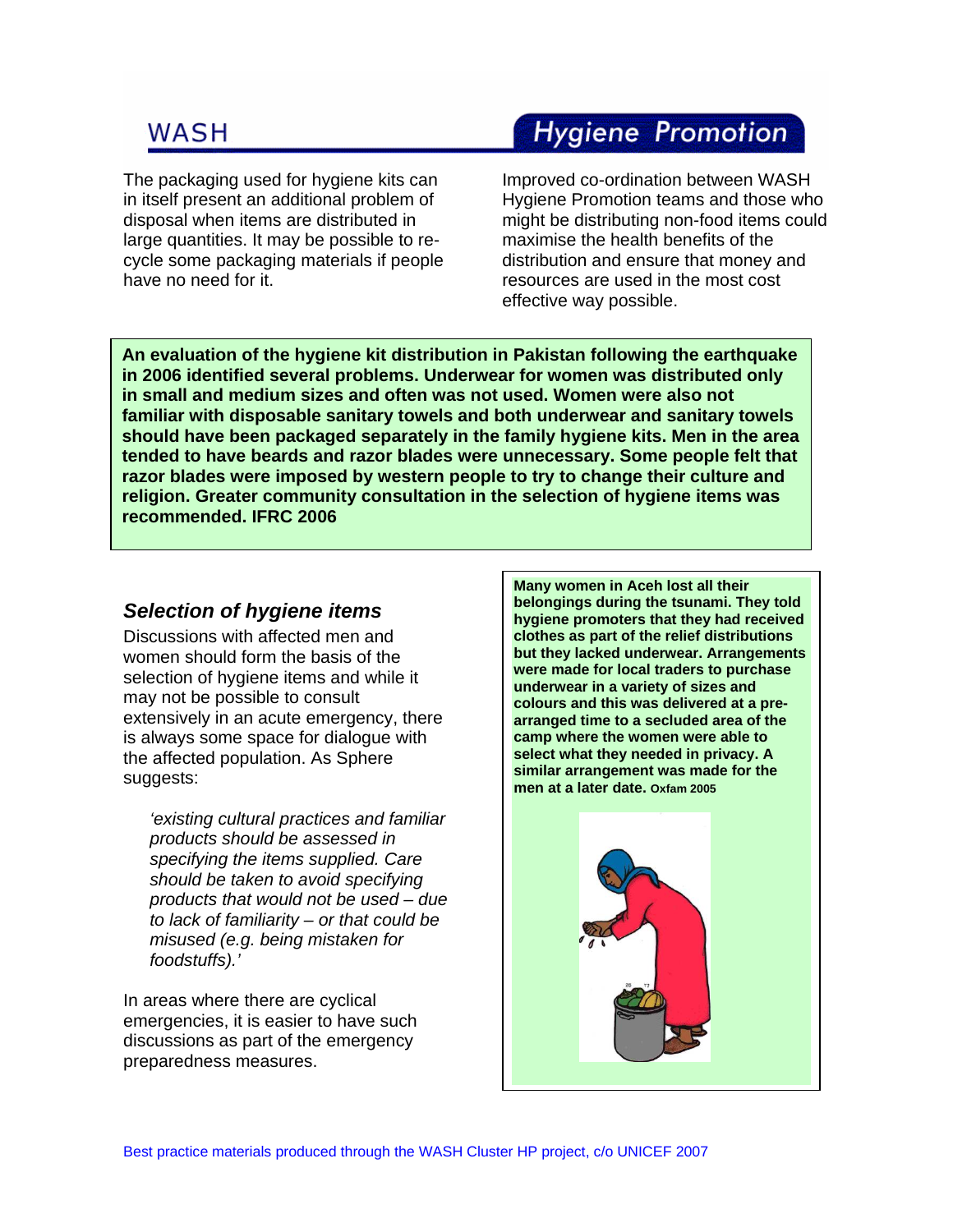### **The following hygiene items might be provided to affected populations but the exact contents of any hygiene kit will depend on specific circumstances.**

#### **Personal Hygiene**

- Soap for laundry and personal hygiene (Sphere recommends 250gms bathing soap per person per month and 200gms laundry soap per person per month)
- Water collection AND storage containers (Sphere specifies at least 2 water collecting containers of 10-20 litres plus 'enough water storage containers to ensure there is always water in the house')
- Washable/disposable sanitary towels for women
- Underwear for women and men (and children where appropriate)
- Washable nappies for babies
- Potties for young children
- Bedpans/urinals for those with disabilities
- Anal cleansing containers
- Razor blades, nail clippers, combs, shampoo
- Toothbrushes and toothpaste
- Insecticide Treated Nets
- ORS sachets

#### **Communal Hygiene**

• Tools and equipment for digging and/or cleaning latrines or digging drainage (e.g. shovels, picks, wheelbarrows, buckets, boots  $etc.$ )<sup>1</sup>

### **A phased approach to distribution is recommended. An example of this is given below:**

### **1st PHASE**

2 water containers (1 collection & 1 storage) Soap for laundry and personal hygiene for 2 weeks (225gms)

Depending on the specific situation other items may also be distributed in the first phase e.g. anal cleansing containers, ITN's or Water treatment agents (where people have some familiarity with these).

### **2nd PHASE**

Additional water container (see water treatment agent in the next column)

Soap for one month (see Sphere)

Cloth (ideally for menstrual hygiene but could be used for other purposes, 1x3m either dark or light cotton cloth per woman)

Water treatment agent for household usage for 15-30 days minimum – including instructions on use and water treatment and storage container (can be provided in  $1<sup>st</sup>$  Phase if people are already familiar with this )

Potties for young children

## **3rd PHASE**

 $\overline{a}$ 

Locally defined and purchased hygiene items

Best practice materials produced through the WASH Cluster HP project, c/o UNICEF 2007 <sup>1</sup> Each situation must be judged according to accepted norms and considerations of health and safety. Discussion with the engineers will also be important in deciding what items to provide for these activities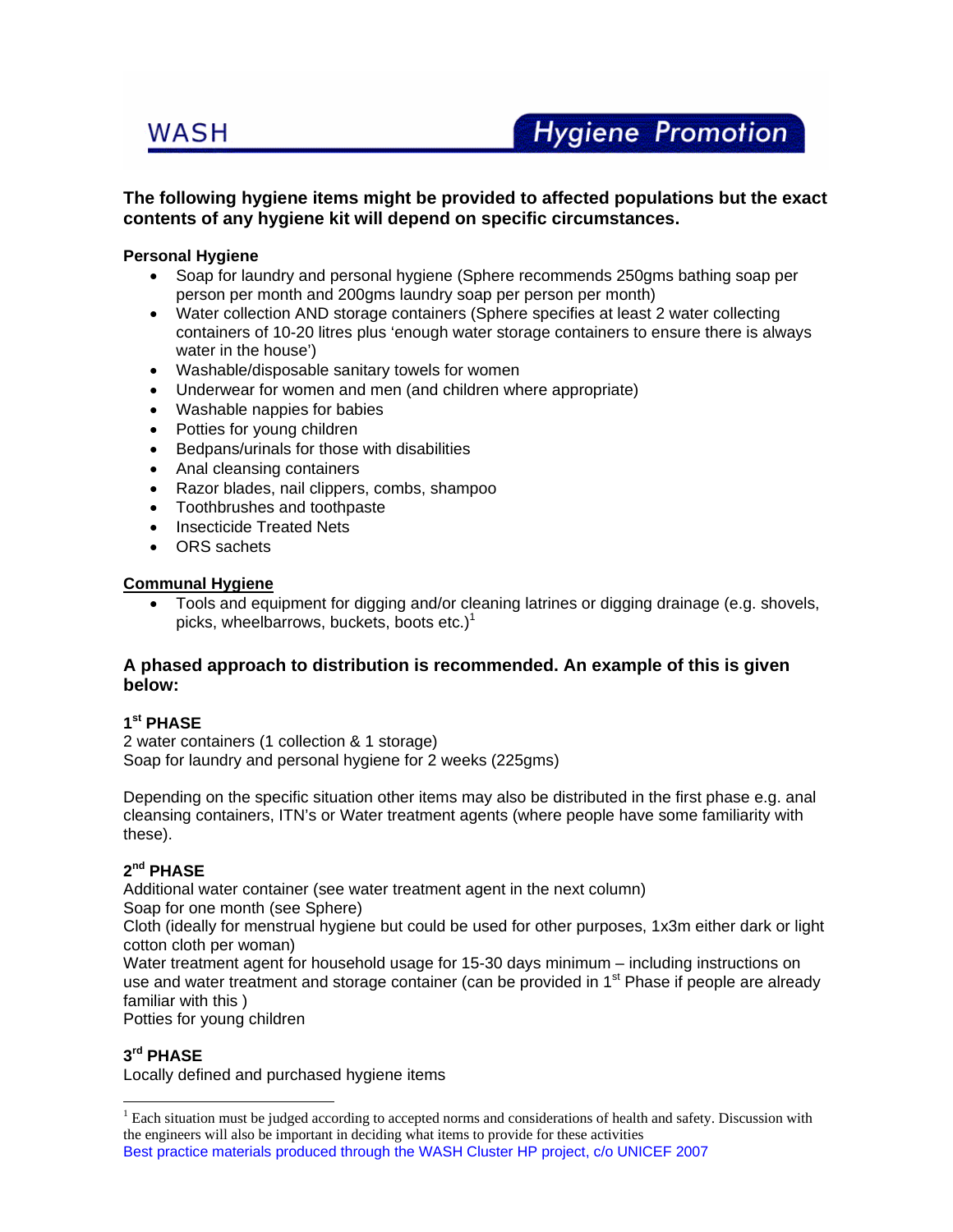## **Catalogues from other agencies**

UNICEF Emergency Relief Items: Compendium of Generic Specifications (2 volumes) 1999-2000 www.ungm.org/Pages/Information/Documents/erc\_vol1.pdf

UNICEF www.supply.unicef.dk/catalogue

ICRC – Emergency Items Catalogue 2004 www.icrc.org/emergency-items

Oxfam GB Catalogue – section on Health & Hygiene – CD only

IRC – Emergency Hygiene Promotion Kit – CD only

ACF catalogue – CD only

**It is important to consider quality as well as cost – the cheapest items do not always last very long. In Chad angry refugees returned tools they had been given for cleaning up the camps when the tools broke after a few days.**

#### *Distribution*

It may be possible to organise a mass distribution of some pre-stocked priority items, such as soap or water containers, in the very early stages of a large emergency but with other items there must be an assessment of what people need and what is culturally appropriate.

It is recommended that only items that are not culturally sensitive, such as soap (for laundry and personal hygiene) and water containers, be stockpiled for mass distribution in the first few days of an emergency. For other more culturally sensitive items (e.g. sanitary pads and underwear) pre-assessment is critical.

It is beneficial to procure some items locally, where possible, to ensure that they are acceptable.

It may also be possible to organise the provision of cash or vouchers to enable people to make their own decisions about the purchase of hygiene items especially for items such as underwear or sanitary material, thus enhancing people's dignity and ensuring appropriateness.

Some of the above items e.g. soap and disposable sanitary towels may need a repeat distribution every few months to replenish supplies, depending on people's capacity to meet their own needs.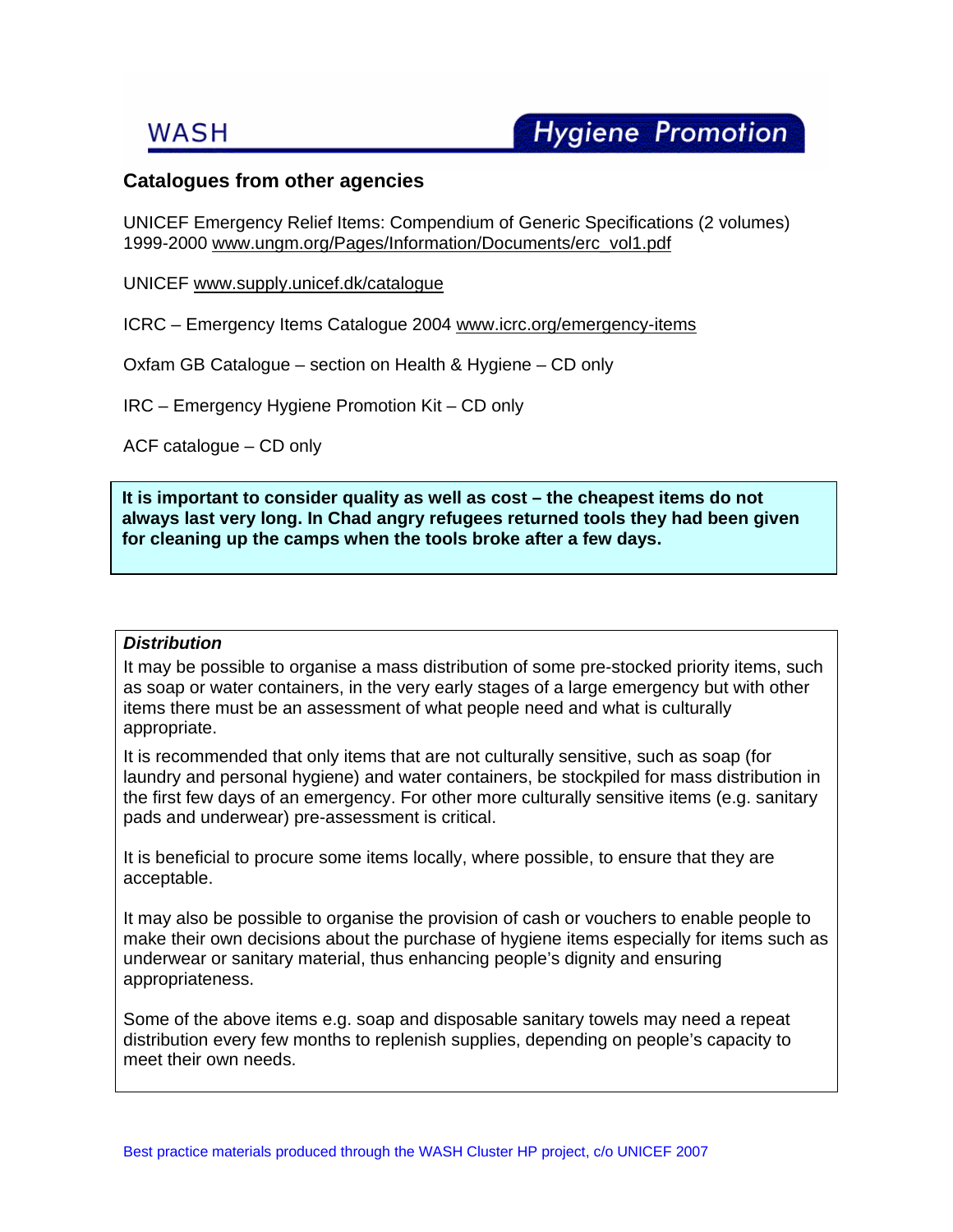# **Hygiene Promotion**

Monitoring of the acceptance and use of the hygiene kits should take place as soon as possible after the distribution, and modifications made, as necessary, prior to the next distribution.

If distribution is done through an intermediary e.g. community leaders or partner NGO, follow up is also vital. Support may be needed to ensure adequate and systematic monitoring and follow up.

In areas of high literacy it may also be possible to provide a written leaflet to accompany the materials distributed. This should clearly explain the contents of the kit, their use, and, where necessary, warnings about misuse. It should also explain people's rights in relation to the distribution.

## *Tips for improving the distribution of hygiene items*

### **Before distribution**

- Participatory identification and prioritisation of appropriate hygiene items should be done with the community if possible during the rapid assessment. The emphasis is on providing items that people are familiar with, especially where these may be important for cultural or religious reasons e.g. containers for anal cleansing.
- Where possible provide people with samples of items so that they can choose according to preference e.g. materials for women's menstrual protection or items available on the local market.
- A clear, detailed description of the item is required when ordering, along with an indication of the item's priority.
- NFIs should be packaged for ease of handling and transportation by beneficiaries, and securely enough to prevent leakage of liquids.
- A registration list of beneficiaries' households is required (indicating male, female, anyone with a disability or special needs, children, elderly people, and any other vulnerable group (e.g. female or child headed household) and the total number of household population/occupants).
- Ideally, use existing registration lists e.g. those for food distribution, or identify respectable leaders or volunteers within each area to do the registration. This can be cross-checked by random visits to some of the registered households to verify information given by leaders.
- A record of what was distributed needs to be kept ideally by both the agency and each beneficiary. (In Malawi people were given a card to keep, that provided the details from the registration form and, on the back, listed their specific rights in relation to NFI distribution processes.)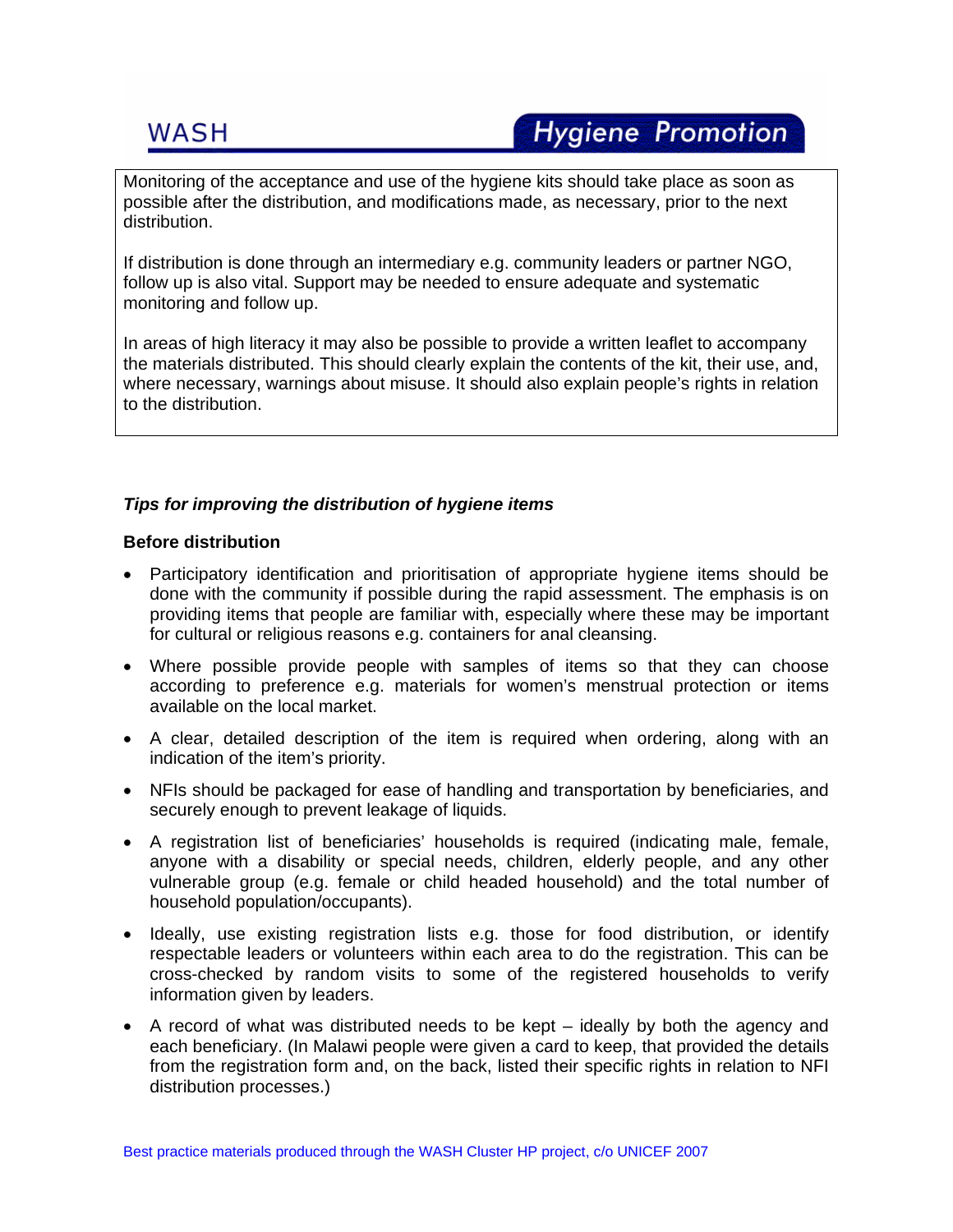- An NFI distribution team should be identified for each location and should include a distribution officer, beneficiary leader(s), and volunteers.
- A plan for distribution management, task allocation to various teams, flow management, recording, and security will also need to be drawn up. A distribution venue must be identified. Other requirements may include: ink for thumb prints, pens for signatures, and tables and chairs for distribution committee members.
- A distribution schedule detailing dates/times, distribution sites, targeted beneficiaries, items needed, and the responsible persons for every site must be prepared. The list should be shared with the logistics team/warehouse to enable them to prepare transport and support if required.
- Information about the time, place, and nature of the distribution must also be communicated to the affected population via their leaders, notices, community health workers etc. If the distribution is targeted, the beneficiary selection criteria should also be made known.
- If necessary, organise and train separate teams to carry out demonstrations or provide information on assembly and use of items distributed e.g. water filters, chlorine solution and ORS

### **During distribution**

- Ensure that beneficiaries understand the criteria for beneficiary selection, NFI content and use, in order to encourage transparency. They will also need to made aware of their rights in regard to distribution (specifically that the distribution is free) and the complaints procedure, should the need arise.
- Try to address queries or complaints as they arise and ensure that disruptions to the distribution are dealt with quickly and effectively.
- Where possible, ensure that the materials distributed are intact and functioning e.g. that buckets have lids and taps, and that water filters have all the component parts.

#### **After distribution**

- Monitor beneficiary satisfaction with the distribution process and the hygiene items, and observe the use of the items provided. This can be done by randomly selecting a percentage of households for interviews and/or through focus group discussions (a monitoring checklist is contained in the data collection guidance manual and toolkit).
- Monitoring may also highlight where items have been sold in order to purchase items that are considered more important e.g. food or medicines, and may thus highlight other unmet needs.
- Compile distribution reports of items distributed, the number of people receiving items and their level of satisfaction with the items received.
- Reconcile stock levels with broken or defective items etc. Document emerging issues and lessons learnt.